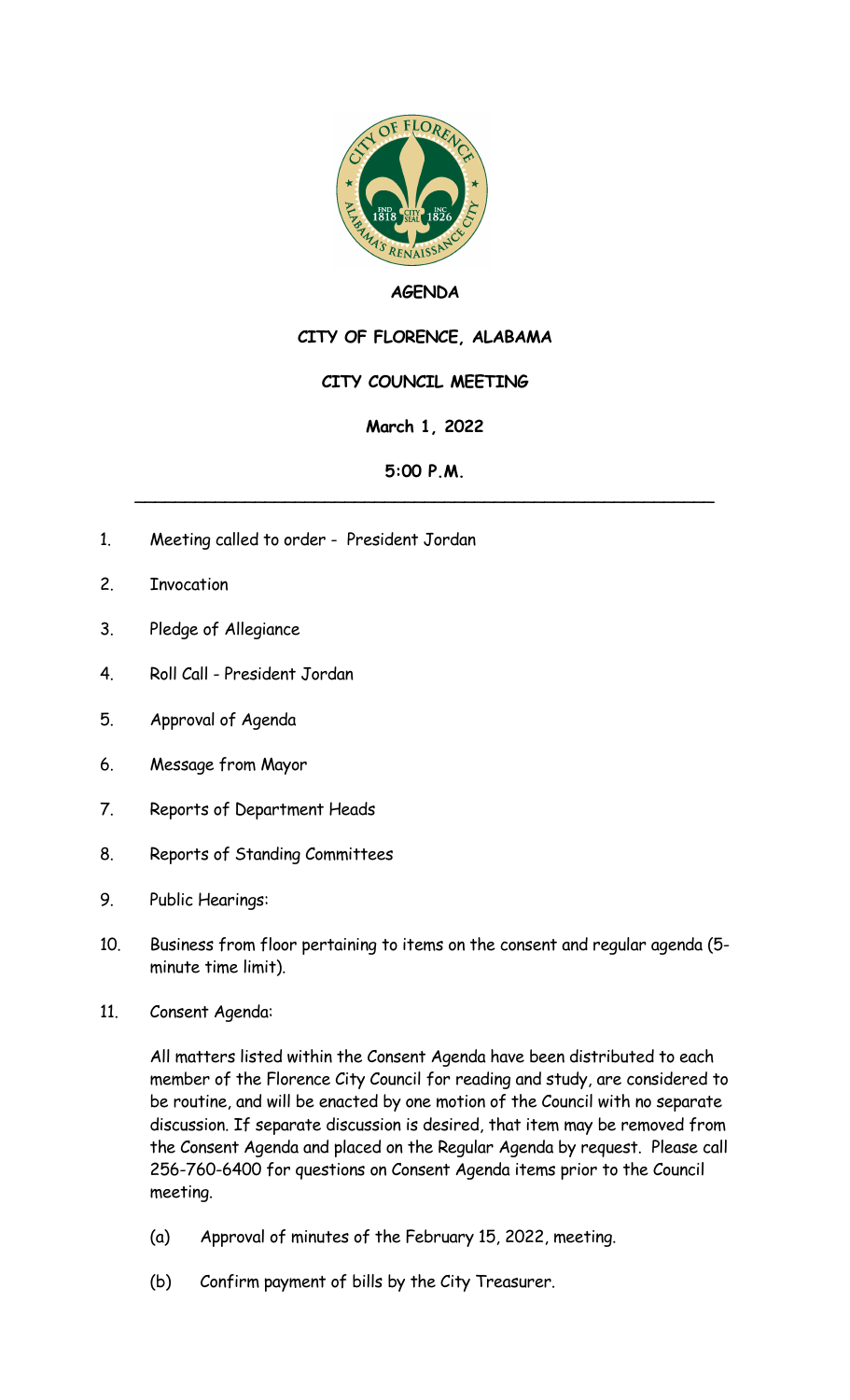- (c) Resolution to approve a contract with Stanley Steemer of Northern Alabama, LLC, to provide labor, equipment, materials and incidentals necessary to strip and wax tile flooring and to steam clean carpets in the Electricity Department offices in an amount not to exceed \$6,970.00, to be paid from budgeted funds, Account [#923-Outside](https://www.shoalsweb.com/agenda/03012211c.pdf) Services Employed, sponsored by Mary McDuffa.
- (d) Resolution to approve a contract with Patterson & Dewar Engineers, to perform general engineering studies and to assist in designing major projects for the Electricity [Department,](https://www.shoalsweb.com/agenda/03012211d.pdf) to be paid from budgeted funds, according to a fee schedule, Account #923.00 Outside Services Employed, sponsored by Mary McDuffa.
- (e) Resolution to approve payment of Invoice #37525 from Garnet Electric Company, in the amount of \$1,639.96,to be paid from budgeted funds, Account [#260-44410,](https://www.shoalsweb.com/agenda/03012211e.pdf) sponsored by Bill Jordan.
- (f) Resolution to approve payment of Invoice #9341271 from Fuller Heating, Air Conditioning, Plumbing, & Electrical, in the amount of \$5,985.00,to be paid from budgeted funds, Account [#266-44725,](https://www.shoalsweb.com/agenda/03012211f.pdf) sponsored by Bill Jordan.
- (g) Resolution to approve payment of Invoice [#072W12242](https://www.shoalsweb.com/agenda/03012211g.pdf) from W.W. Williams Company, for the Solid Waste Department, in the amount of \$2,596.47,to be expensed to Account #261-43200, sponsored by David Koonce.
- (h) Resolution to approve payment of Invoice #7620 from Keeton Electric Company, for the Recycle Center, in the amount of \$1,006.69, to be expensed Account [#266-43125,](https://www.shoalsweb.com/agenda/03012211h.pdf) sponsored by David Koonce.
- (i) Resolution to approve payment of Invoice #34838 from Ringer's Garage Door Company, Inc., for the Recycle Center, in the amount of \$2,363.00,to be expensed Account [#266-43125,](https://www.shoalsweb.com/agenda/03012211i.pdf) sponsored by David Koonce.
- (j) Resolution to advance and reimburse travel expenses to City [employees,](https://www.shoalsweb.com/agenda/03012211j.pdf) sponsored by Mayor Betterton.
- 12. Regular Agenda:
- 13. General Business:
	- (a) Resolution Alcohol Beverage License Application for a Special Event with On-Premises Liquor, Beer & Wine by GARY FULLER, d/b/a BRADSHAW HIGH SCHOOL ALUMNI ASSOCIATION, located at 702 VETERANS [DRIVE , FLORENCE AL 35630 – FLORENCE COLISEUM, to take place on](https://www.shoalsweb.com/agenda/03012213a.pdf) Saturday, March 26th sponsored by Robert M. Leyde.